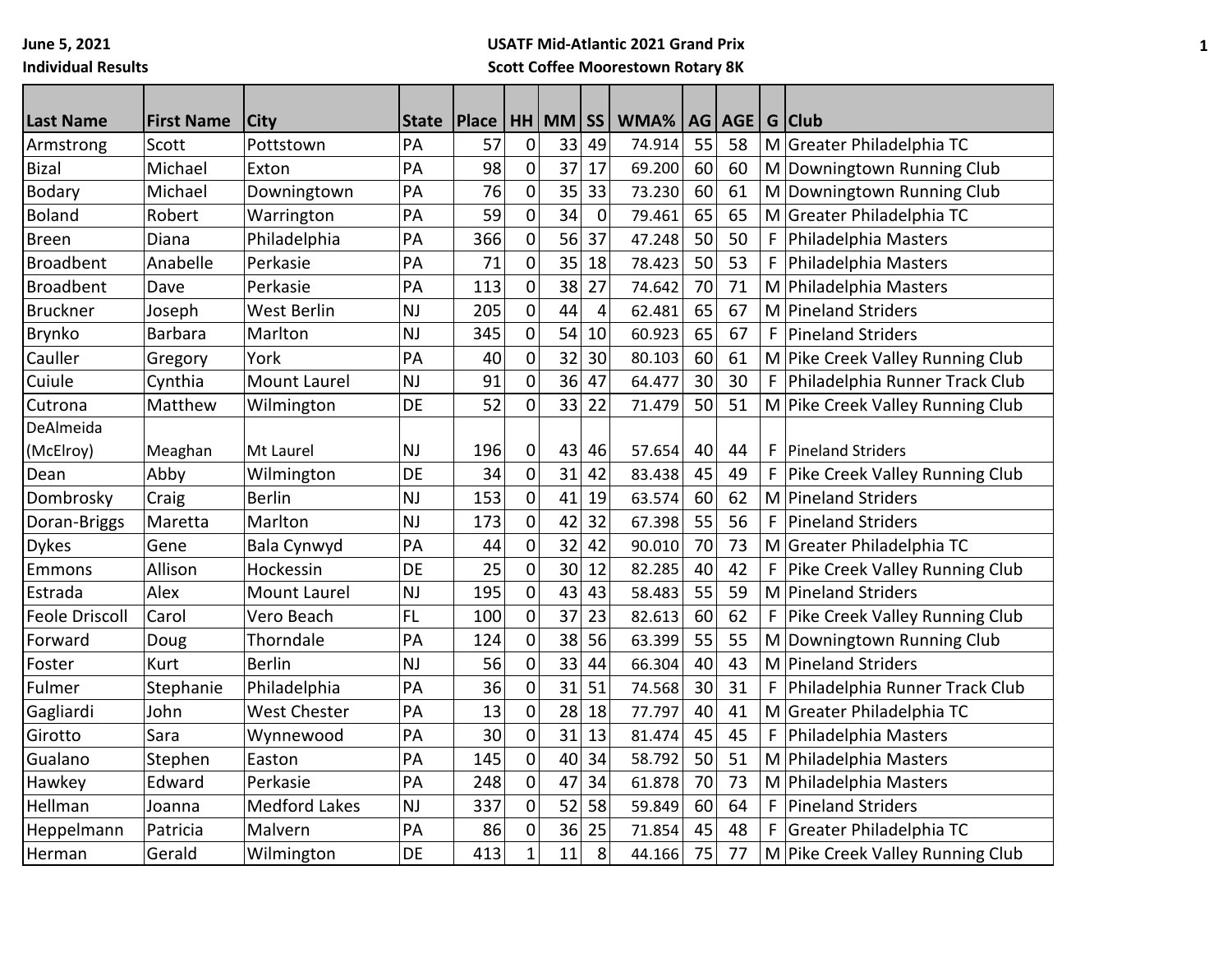**June 5, 2021 Individual Results**

## **USATF Mid-Atlantic 2021 Grand Prix Scott Coffee Moorestown Rotary 8K**

| Hermann         | Ethan        | Philadelphia        | PA        | $\overline{1}$ | $\boldsymbol{0}$ | 25 | 31           | 82.103 | 20 | 21 |   | M Philadelphia Runner Track Club |
|-----------------|--------------|---------------------|-----------|----------------|------------------|----|--------------|--------|----|----|---|----------------------------------|
| Hranilovich     | Stephen      | Phoenixville        | PA        | 114            | 0                | 38 | 30           | 65.238 | 55 | 57 |   | M Philadelphia Masters           |
| <b>Jefferis</b> | Robin        | Phoenixville        | PA        | 115            | $\pmb{0}$        | 38 | 32           | 76.211 | 55 | 58 | F | Downingtown Running Club         |
| Kampf           | Seth         | Collegeville        | PA        | 6              | $\mathbf 0$      | 26 | 56           | 78.960 | 35 | 36 | M | Downingtown Running Club         |
| Kelly           | Lauren       | Philadelphia        | PA        | 16             | 0                | 29 | 8            | 81.407 | 30 | 30 | F | Philadelphia Runner Track Club   |
| Kimmel          | Michael      | Wayne               | PA        | 112            | 0                | 38 | 9            | 61.031 | 45 | 48 |   | M Downingtown Running Club       |
| Liay            | Paulino      | Cherry Hill         | <b>NJ</b> | 374            | $\pmb{0}$        | 57 | 6            | 42.499 | 50 | 53 |   | M South Jersey Athletic Club     |
| Lizins          | Kristaps     | Philadelphia        | PA        | 4              | $\mathbf 0$      | 26 | 28           | 79.156 | 25 | 25 | M | Philadelphia Runner Track Club   |
| Lizzio          | Jean         | <b>Berlin</b>       | <b>NJ</b> | 274            | $\pmb{0}$        | 49 | 3            | 68.196 | 65 | 68 | F | <b>Pineland Striders</b>         |
| LoBianco        | Pete         | York                | PA        | 11             | $\pmb{0}$        | 28 | $\mathbf{1}$ | 79.179 | 40 | 42 |   | M Pike Creek Valley Running Club |
| Lockhead        | Sean         | Richboro            | PA        | 365            | $\pmb{0}$        | 56 | 37           | 42.861 | 50 | 53 | M | Philadelphia Masters             |
| Lombardi        | James        | Oreland             | PA        | 177            | $\pmb{0}$        | 42 | 49           | 57.143 | 50 | 54 |   | M Ambler Area Running Club       |
| Mason           | Robert       | Wilmington          | DE        | 79             | $\pmb{0}$        | 35 | 49           | 76.175 | 65 | 66 |   | M Pike Creek Valley Running Club |
| Mazo            | Daniel       | Bala Cynwyd         | PA        | 32             | $\pmb{0}$        | 31 | 34           | 79.567 | 55 | 57 |   | M Greater Philadelphia TC        |
| McConnell       | Lee          | Malvern             | PA        | 83             | 0                | 36 | 17           | 75.884 | 65 | 67 |   | M Downingtown Running Club       |
| McCoubrie       | Doreen       | <b>West Chester</b> | PA        | 72             | $\pmb{0}$        | 35 | 20           | 84.151 | 55 | 59 | F | Greater Philadelphia TC          |
| Menasion        | Samuel       | Brookhaven          | PA        | 104            | 0                | 37 | 29           | 72.076 | 65 | 65 | M |                                  |
| Montini         | Paul         | Huntingdon Valley   | PA        | 43             | $\pmb{0}$        | 32 | 39           | 74.324 | 50 | 53 |   | M Greater Philadelphia TC        |
| Moura           | Fernando     | Douglassville       | PA        | 64             | 0                | 34 | 40           | 81.827 | 70 | 70 | M | Greater Philadelphia TC          |
| Nieto           | Benjamin     | Philadelphia        | PA        | 9              | 0                | 27 | 52           | 75.478 | 30 | 33 |   | M Philadelphia Runner Track Club |
| Olmstead        | <b>Betty</b> | Wilmington          | DE        | 415            | 1                | 21 | 18           | 45.592 | 75 | 75 | F | Pike Creek Valley Running Club   |
| Pangburn        | Julie        | Downingtown         | PA        | 103            | $\pmb{0}$        | 37 | 24           | 76.649 | 55 | 56 | F | Greater Philadelphia TC          |
| Reynolds        | Robert       | Wyndmoor            | PA        | 39             | $\mathbf 0$      | 32 | 16           | 82.955 | 60 | 64 |   | M Greater Philadelphia TC        |
| Roth            | Robert       | <b>Berlin</b>       | <b>NJ</b> | 155            | 0                | 41 | 33           | 63.819 | 60 | 63 | M | Pineland Striders                |
| Rubinich        | Kara         | Downingtown         | PA        | 47             | $\mathbf 0$      | 32 | 55           | 75.494 | 40 | 42 | F | Greater Philadelphia TC          |
| <b>Sacks</b>    | Frederick    | Cherry Hill         | <b>NJ</b> | 194            | $\pmb{0}$        | 43 | 41           | 63.029 | 65 | 67 |   | M Pineland Striders              |
| Schmidt         | Aliza        | Philadelphia        | PA        | 186            | $\mathbf 0$      | 43 | 17           | 60.454 | 45 | 48 | F | Philadelphia Masters             |
| Schuler         | Robert       | Marlton             | <b>NJ</b> | 386            | $\pmb{0}$        | 58 | 10           | 49.943 | 70 | 72 | M | <b>Pineland Striders</b>         |
| Schwalm         | Alison       | Line Lexington      | PA        | 69             | $\pmb{0}$        | 35 | 16           | 70.983 | 40 | 43 | F | Greater Philadelphia TC          |
| Siegel          | Lauren       | <b>Elkins Park</b>  | PA        | 207            | $\pmb{0}$        | 44 | 14           | 68.915 | 60 | 61 | F | Philadelphia Masters             |
| Slater          | Kimberly     | <b>HAINESPORT</b>   | <b>NJ</b> | 233            | $\mathbf 0$      | 46 | 18           | 59.107 | 50 | 52 | F | <b>Pineland Striders</b>         |
| Smith           | Jessica      | Philadelphia        | PA        | 21             | $\pmb{0}$        | 29 | 22           | 81.158 | 30 | 33 | F | Philadelphia Runner Track Club   |
| Stinson         | Valerie      | Somerdale           | <b>NJ</b> | 330            | 0                | 52 | 44           | 55.689 | 55 | 58 | F | Pineland Striders                |
|                 |              |                     |           |                |                  |    |              |        |    |    |   |                                  |